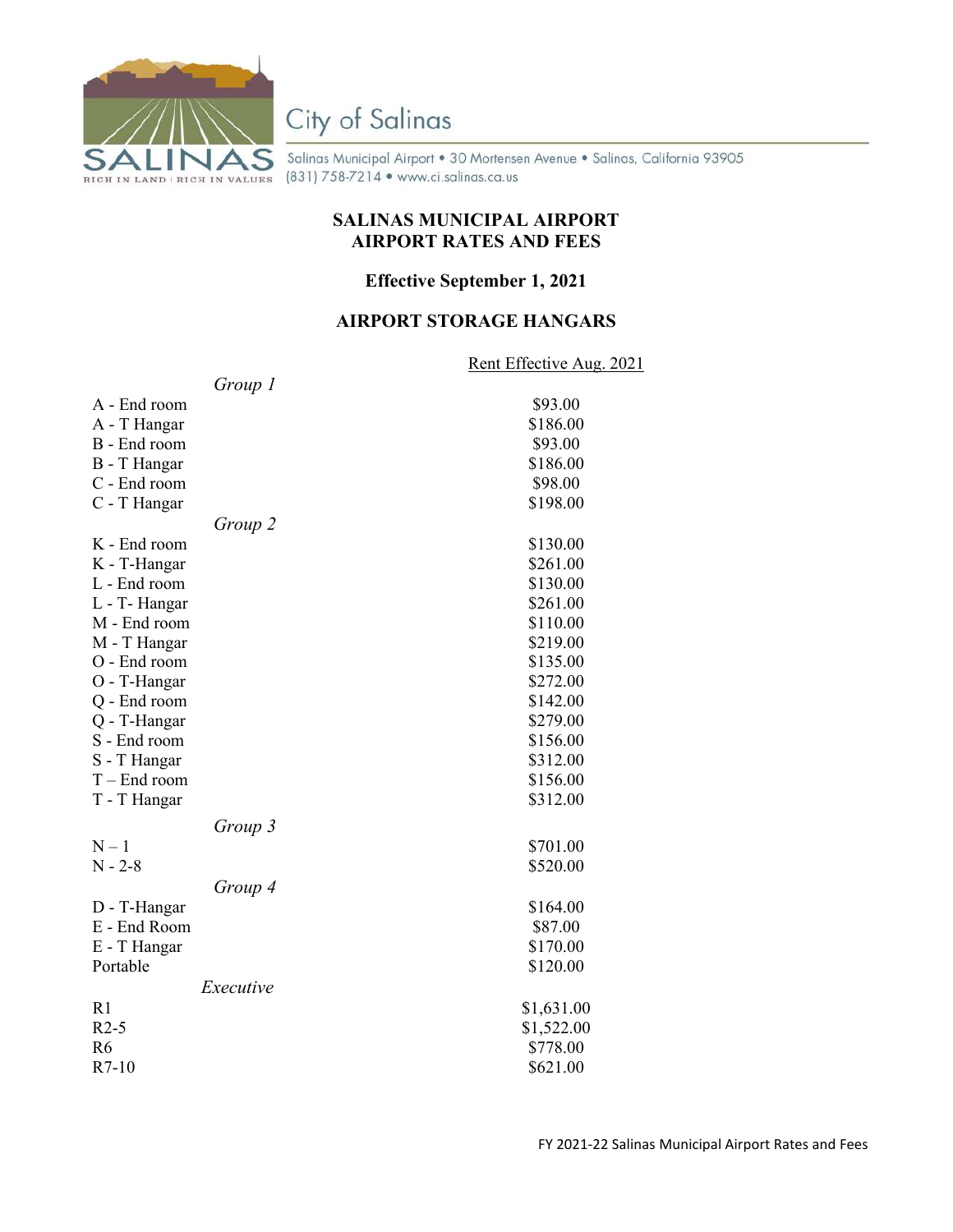

## City of Salinas

Salinas Municipal Airport • 30 Mortensen Avenue • Salinas, California 93905

### *T-Shelter/Storage*

| G - Covered    | \$74.00  |
|----------------|----------|
| F2             | \$458.00 |
| H1             | \$765.00 |
| H2             | \$324.00 |
| H <sub>3</sub> | \$321.00 |
| H4             | \$668.00 |
| H <sub>5</sub> | \$306.00 |
| H6 & H8        | \$327.00 |
| H7             | \$510.00 |

#### **AIRPORT STORAGE HANGAR REFUSE FEE**

| Monthly Fee | \$3.50 |
|-------------|--------|
|-------------|--------|

#### **AIRPORT STORAGE HANGAR NON-AERONAUTICAL USE**

Non-Aeronautical Use Surcharge 40%

#### **AIRPORT STORAGE HANGAR FEE FOR NON-AIRWORTHY AIRCRAFT**

| $1st$ year | 20% |
|------------|-----|
| $2nd$ year | 30% |
| $3rd$ year | 40% |

#### **AIRCRAFT PARKING FEE**

|                 | Daily    | Monthly    |
|-----------------|----------|------------|
| Single Engine   | \$5.00   | \$55.00    |
| Twin Engine     | \$10.00  | \$110.00   |
| Jet             | \$50.00  | \$600.00   |
| Helicopter      | \$10.00  | \$61.00    |
| Airship Mooring | \$100.00 | \$1,100.00 |

#### **TERMINAL OVERNIGHT VEHICLE PARKING FEE**

| Single Space | \$5.00  |
|--------------|---------|
| Double Space | \$10.00 |
| Semi-Truck   | \$30.00 |

#### **LONG TERM VEHICLE STORAGE**

\$100.00 per space per month

#### **AIRPORT ACCESS CONTROL**

| New Card/Replacement Card     | \$40.00  |
|-------------------------------|----------|
| Remote Control                | \$60.00  |
| Annual Renewal                | \$40.00  |
| Annual Access Code            | \$400.00 |
| City Locks (Lost/Replacement) | at-cost  |